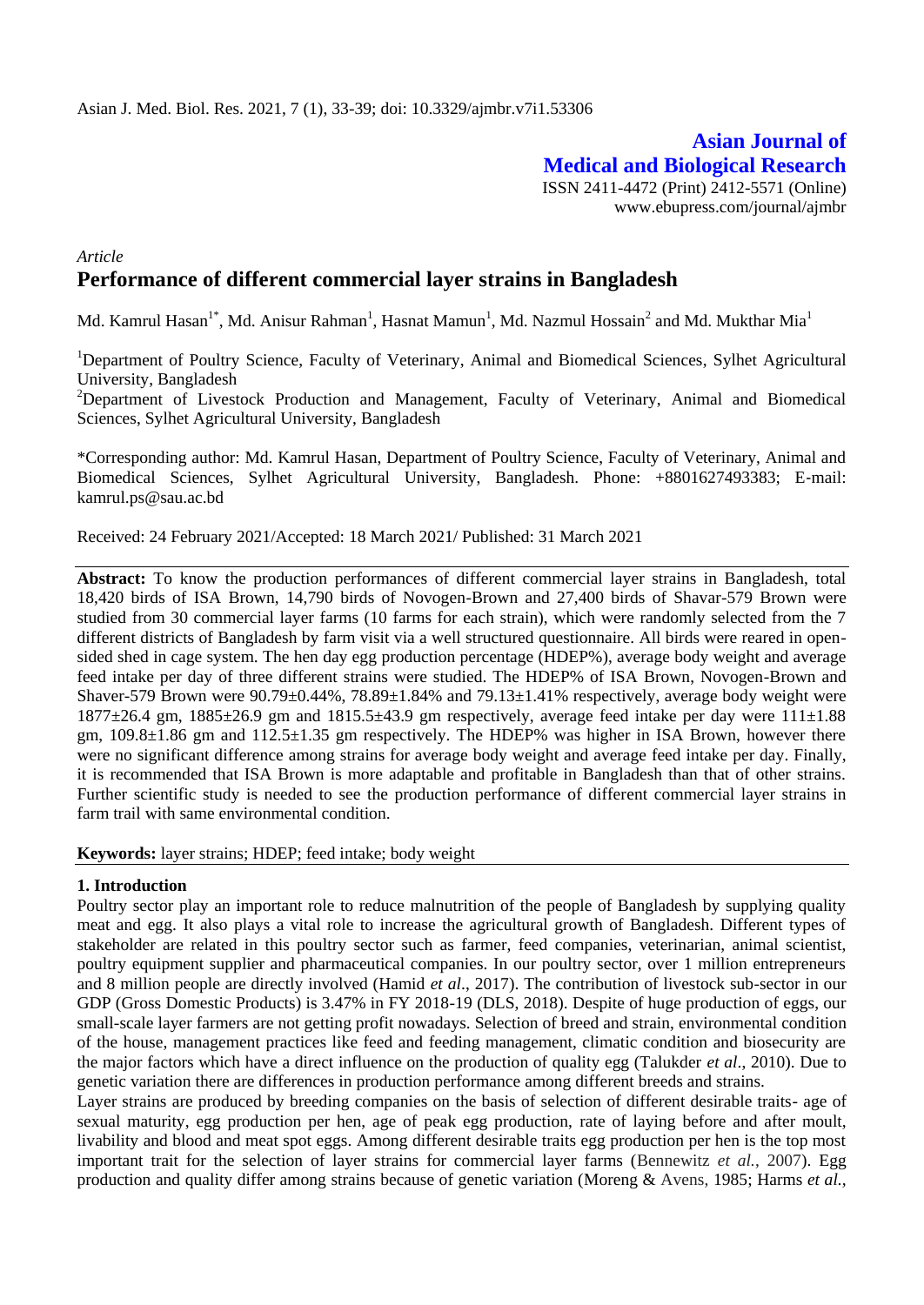Asian J. Med. Biol. Res. **2021**, 7 (1) **<sup>34</sup>**

2000). More than 10 commercial layer strains are available at field level in Bangladesh and most common commercial layer strains are ISA Brown, Hy-line White, Hy-line Brown, Shavar-579 Brown, Novogen-Brown, Hy-sex White and Hy-sex Brown. Among them some are white shell egg producer (Hy-line White, Hy-sex White) and some are brown shell egg producer (ISA Brown, Hy-line Brown, Shavar-579 Brown, Novogen-Brown and Hy-sex Brown). Generally, brown egg producing strains exhibit early sexual maturity (132.07 days) than the white egg producing strains (137.8 days). Moreover, hen day egg production (HDEP) of brown egg producing strains is higher (85.6%) than the white egg producing strains (83.2%) (Anderson *et al*., 2004). For this reason our farmers prefer to rear brown egg producing strains than the white egg producing strains. To get optimum growth and higher egg production from different commercial layer stains a better layer management is needed (Samad, 2013).

Quality egg production is the key of success for commercial layer business, because a layer farmer gets 90% of total farm income from selling of eggs (Oluyemi and Robert*,* 1979). Generally, layer birds reach in sexual maturity at 19 weeks of age, and the goes to the peak egg production between 26 to 30 weeks of age and farmers replace their birds between 72 to 76 weeks of age when it gives less than 60% of egg production (Rahman, 2003). To meet up our egg requirement and for profitable layer farming we need optimum level of egg production through high yielding strains. From this study, we wanted to know the production performance of different commercial layer strains in Bangladesh to find out the more suitable and profitable commercial layer strain for farmers.

### **2. Materials and Methods**

# **2.1. Study area, time and data collection**

Different commercial layer farms were randomly selected from 7 different districts of Bangladesh (Kishoreganj, Narsingdi, Rajshahi, Gazipur, Chattogram, Sylhet and Sunamganj) over a period of 6 months (September to February, 2020). The addresses of farmers were collected with the help of veterinary surgeons of different districts and upazila's. On the basis of availability of different commercial layer strains, farms of ISA Brown, Novogen-Brown and Shaver-579 Brown were selected and total 30 commercial layer farms (10 farms for each strain) were visited and interview of farmers were taken with a structured questionnaire. Birds of all commercial layer farms were reared in open-sided shed in cage system. Total number of layer birds was 60,610 in 30 commercial layer farms. There were 18,420 number of birds of ISA Brown strain in 10 farms, 14,790 number of birds of Novogen-Brown strain in 10 farms and 27,400 number of birds of Shavar-579 Brown strain in 10 farms.

### **2.2. Data entry and data management**

The raw data were entered in a spread sheet with the help of Microsoft Office Excel 2016. The different information putted into the spread sheet was as follows- name of strain, number of birds in the farm, rearing system, age of the birds (weeks), average body weight of the birds (gm), standard body weight as per strain (gm), average feed intake by per bird per day (gm), standard feed intake by per bird per day (gm) as per strain, number of eggs produced per day, HDEP% (Hen Day Egg production) and standard egg production % as per strain.

# **2.3. Measurement of Hen Day Egg production**

Hen Day Egg production percentage of the farm were measured by following index:

HDEP% Total number of eggs produced on a day

Total number of hens present on that day

### **2.4. Statistical procedure**

Different parameters (Hen day egg production percentage (HDEP%), average body weight and average feed intake per bird) were analyzed by ANOVA using the GLM procedure of Minitab statistical software (2019) at 5% level of significance. Tukey pairwise comparisons were used to see the variation among different strains for HDEP%.

## **3. Results and Discussion**

The production performances of ISA Brown strain between 25 to 70 weeks of bird's age are shown in Table 1. The average HDEP% (Hen Day Egg Production) for ISA Brown strain was 90.79% for 25 to 70 weeks of age. Among the farms of ISA Brown strain, highest 92.5% HDEP were recorded at 37 weeks of age and lowest 88.75% HDEP were recorded at 41 weeks of age.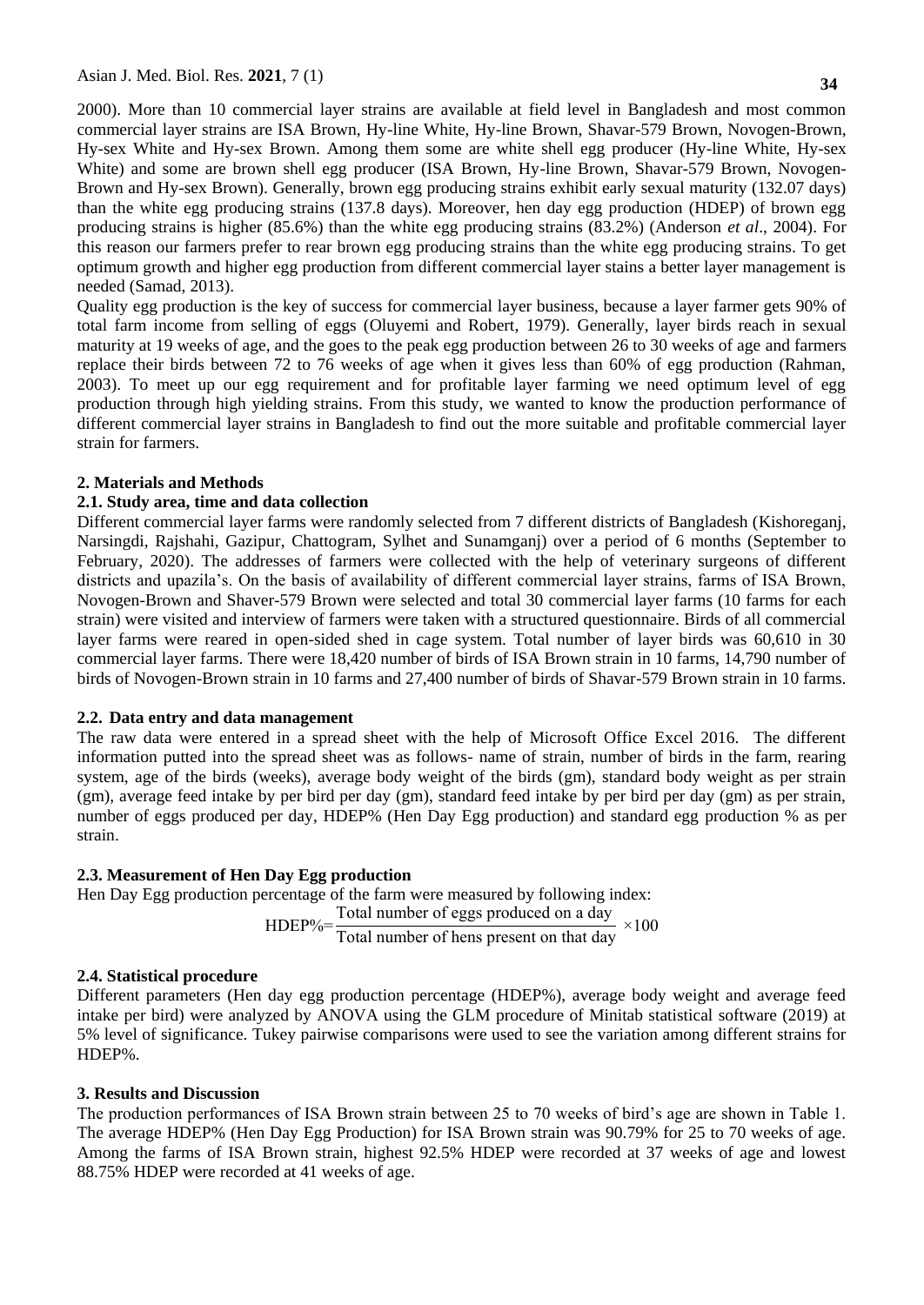The average body weight and average feed intake per day for ISA Brown strain were recorded 1877.77 gm and 111gm respectively between the age ranges from 25 to 70 weeks. According to the standard of ISA Brown strain, the average body weight, feed intake per day and HDEP% are 1941.36 gm, 112.90 gm and 91.87%, respectively between 25 to 70 weeks of age (ISA Brown Commercial Product Guide, 2019). The standard data of body weight, feed intake per day and HDEP% of ISA Brown strain between 25 to 70 weeks of age are presented in Table 2. In comparison with data recorded in this study, the average body weight (1877.77 gm), average feed intake per day (111 gm) and average HDEP% (90.79) between 25 to 70 weeks of age, all are lower than the standard of ISA Brown strain.

The production performances of Novogen-Brown strain are shown in Table 3. The average HDEP% for Novogen-Brown strain was 78.89% for 26 to 65 weeks of age. Highest 83.8% HDEP were recorded at 49 weeks of age and lowest 70.51% HDEP were recorded at 64 weeks of age for Novogen-Brown strain. In the farm, the average body weight and average feed intake per day between 26 to 65 weeks of age for Novogen-Brown strain were recorded 1885 gm and 109.8 gm respectively. According to the standard of Novogen-Brown strain, the average body weight, feed intake per day and HDEP% are 1861.11 gm, 115 gm and 88.66%, respectively between the ages of 26 to 65 weeks (Commercial Layers Management Guide – Novogen-Brown, 2018). The standard body weight, feed intake per day and HDEP% for Novogen-Brown strain between 26 to 65 weeks of age are shown in Table 4. In comparison with data recorded from farms in this study, the average body weight (1885 gm) is higher than the standard of Novogen-Brown strain, the average feed intake per day (109.8 gm) and average HDEP% (78.89%) are lower than the standard of Novogen-Brown strain.

The average HDEP% for Shaver-579 Brown strain was recorded 79.13% between 22 to 67 weeks of age. For Shaver-579 Brown strain, highest 83.78% HDEP was recorded at 40 weeks of age and lowest 70% HDEP recorded at 67 weeks of age. The production performances of Shaver-579 Brown strain between 22 to 67 weeks of age are shown in Table 5. The average body weight and average feed intake per day for Shaver-579 Brown strain was recorded 1815.5 gm and 112.5 gm respectively between the age of 22 and 67 weeks. According to the standard of Shaver-579 Brown strain, the average body weight, feed intake per day and HDEP% are 1838 gm, 111.75 gm and 89.61%, respectively within the age of 22 and 67 weeks (Shaver Brown product guide cage production system, 2019). The standard body weight, feed intake per day and HDEP% of Shavar-579 Brown strain between 22 to 67 weeks of age are presented in Table 6. In comparison with data recorded from different farms, the average body weight (1815.5 gm), and average HDEP% (79.13) are lower than the standard of Shaver-579 Brown strain, however average feed intake per day per bird (112.5 gm) is higher than the standard of Shaver-579 Brown strain between 22 to 67 weeks of age.

Among the 3 strains the highest HDEP% were recorded (90.79%) for ISA Brown strain followed by Shaver-579 Brown (79.13%) and Novogen-Brown (78.89%). The hen day egg production (HDEP%), average body weight and average feed intake per day of different strains are shown in Table 7. The values obtained in this study for HDEP% for ISA Brown layer strain is higher than the findings of Renema *et al*., (2001) (86.7% HDEP for ISA Brown strain), Okedere *et al*., (2020) (73.79% HDEP for ISA Brown strain) and Kabir and Haque (2010) (77.11% HDEP for ISA Brown). However in case of HDEP% of Shaver-579 Brown layer strain our findings is lower than the Islam *et al*., (2015) (83.88% HDEP for Shaver-579 Brown strain). In our study we observed better biosecurity, feeding and lighting management in the farms of ISA Brown layer strain and for this reason ISA Brown layer strain exhibited higher HDEP% than other strains. The HDEP% of Novogen-Brown strain is similar with the findings of Cornwall–Thomas (2019) (HDEP% for Novogen-Brown ranged from 57.7 to 79.1%). The salient criteria for appraising the performance of the commercial layer strains have been HDEP% and egg weights. In this study all the findings were not same with recommended level. This occured due to differences in environmental condition, management system, housing system, lighting system, feeding, medication, biosecurity and genetic variation of strain.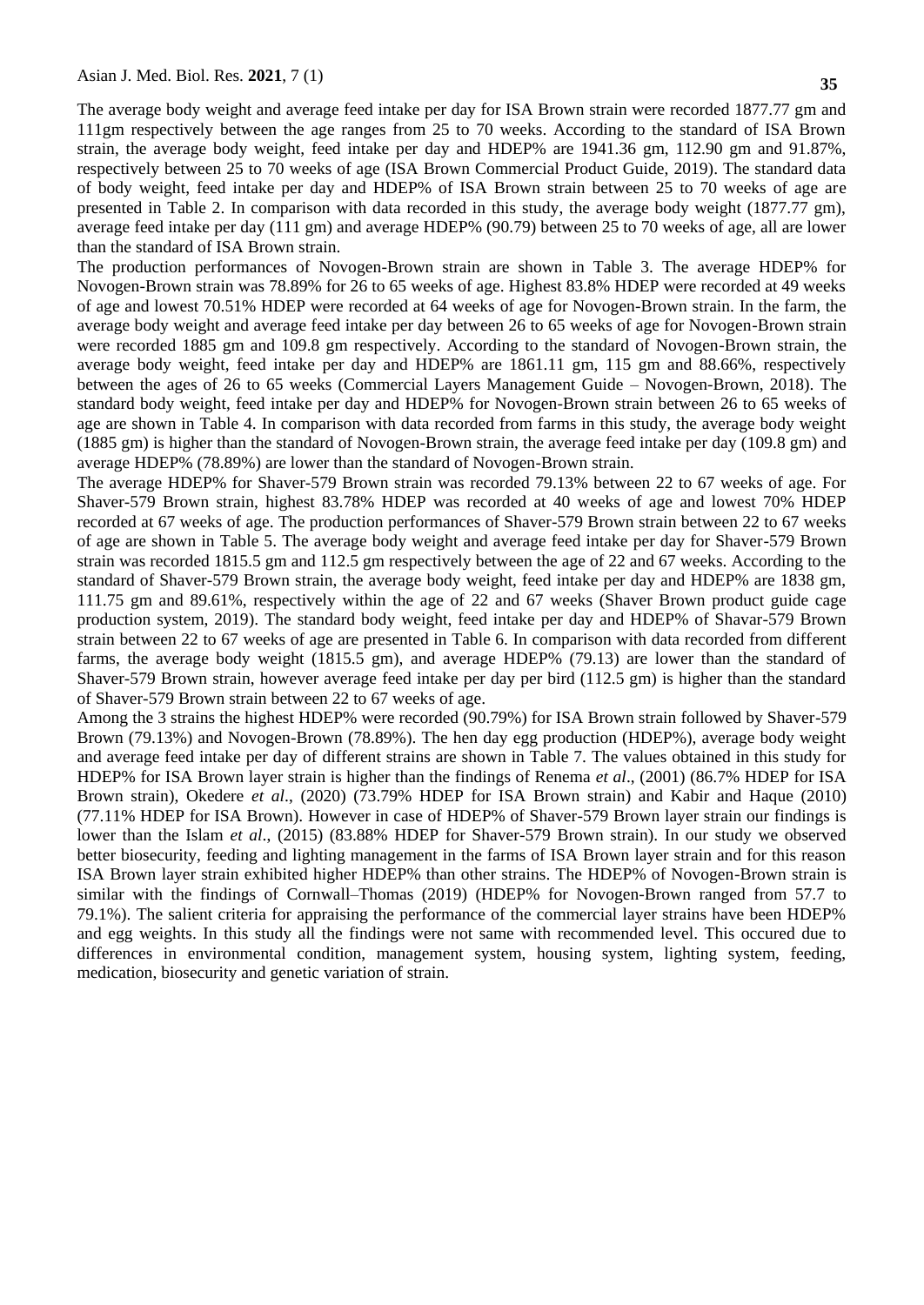| Table 1. Production performances of ISA Brown strain in farms. |  |  |  |  |  |  |
|----------------------------------------------------------------|--|--|--|--|--|--|
|----------------------------------------------------------------|--|--|--|--|--|--|

| Farm           | <b>Birds age</b> | No. of       | Av. body         | Av. feed             | No of   | HDEP*            |
|----------------|------------------|--------------|------------------|----------------------|---------|------------------|
| No.            | (Wks)            | <b>Birds</b> | weight/bird (gm) | intake/bird/day (gm) | Egg/day | $\%$             |
| Farm 1         | 41               | 4000         | 1900             | 108                  | 3550    | 88.75            |
| Farm 2         | 49               | 1490         | 1900             | 117                  | 1370    | 91.94            |
| Farm 3         | 47               | 1100         | 1950             | 120                  | 998     | 90.72            |
| Farm 4         | 25               | 900          | 1900             | 110                  | 804     | 89.33            |
| Farm 5         | 70               | 900          | 1900             | 115                  | 817     | 90.77            |
| Farm 6         | 37               | 2000         | 1900             | 105                  | 1850    | 92.5             |
| Farm 7         | 57               | 1800         | 1650             | 100                  | 1603    | 89.05            |
| Farm 8         | 53               | 2700         | 1900             | 110                  | 2444    | 90.5             |
| Farm 9         | 45               | 2750         | 1920             | 115                  | 2530    | 92               |
| Farm 10        | 39               | 780          | 1850             | 110                  | 720     | 92.3             |
| $Mean \pm SEM$ |                  |              | $1877 + 26.4$    | $111 \pm 1.88$       |         | $90.79 \pm 0.44$ |

\*HDEP-Hen Day Egg Production

**Table 2. Standard body weight, feed intake and HDEP% of ISA Brown strain.**

| <b>Birds</b> age<br>(Wks) | <b>Standard body</b><br>weight/bird (gm) | <b>Standard feed</b><br>intake/bird/day (gm) | <b>Standard HDEP%</b> |
|---------------------------|------------------------------------------|----------------------------------------------|-----------------------|
| 25                        | 1796                                     | 112                                          | 96.1                  |
| 37                        | 1896                                     | 113                                          | 95.2                  |
| 39                        | 1906                                     | 113                                          | 94.8                  |
| 41                        | 1915                                     | 113                                          | 94.4                  |
| 45                        | 1931                                     | 113                                          | 93.5                  |
| 47                        | 1939                                     | 113                                          | 92.9                  |
| 49                        | 1946                                     | 113                                          | 92.3                  |
| 53                        | 1969                                     | 113                                          | 90.9                  |
| 57                        | 1969                                     | 113                                          | 89.4                  |
| 70                        | 1988                                     | 113                                          | 83.5                  |
| Mean±SEM                  | 1941.36±9.14                             | $112.90 \pm 0.09$                            | $91.87 \pm 1.05$      |

\*HDEP-Hen Day Egg Production

Source: ISA Brown Commercial Product Guide (2019)

# **Table 3. Production performance of Novogen-Brown strain in the farm.**

| Farm           | Age (Wks) | No. of       | <b>Average body</b> | <b>Average feed</b>  | No of   | $H$ DEP*         |
|----------------|-----------|--------------|---------------------|----------------------|---------|------------------|
| No.            |           | <b>Birds</b> | weight/bird (gm)    | intake/bird/day (gm) | Egg/day | $\frac{0}{0}$    |
| Farm 1         | 49        | 1050         | 1900                | 110                  | 880     | 83.80            |
| Farm 2         | 40        | 1000         | 1900                | 107                  | 800     | 80               |
| Farm 3         | 26        | 400          | 1950                | 110                  | 300     | 75               |
| Farm 4         | 64        | 1560         | 1900                | 120                  | 1100    | 70.51            |
| Farm 5         | 45        | 2000         | 1900                | 120                  | 1650    | 82.5             |
| Farm 6         | 64        | 2600         | 1900                | 110                  | 2100    | 80.76            |
| Farm 7         | 65        | 1100         | 1650                | 105                  | 790     | 71.81            |
| Farm 8         | 50        | 1000         | 1900                | 105                  | 810     | 81               |
| Farm 9         | 60        | 2080         | 1950                | 108                  | 1706    | 82.01            |
| Farm 10        | 40        | 2000         | 1900                | 103                  | 1630    | 81.5             |
| $Mean \pm SEM$ |           |              | 1885±26.9           | $109.8 \pm 1.86$     |         | $78.89 \pm 1.48$ |

\*HDEP-Hen Day Egg Production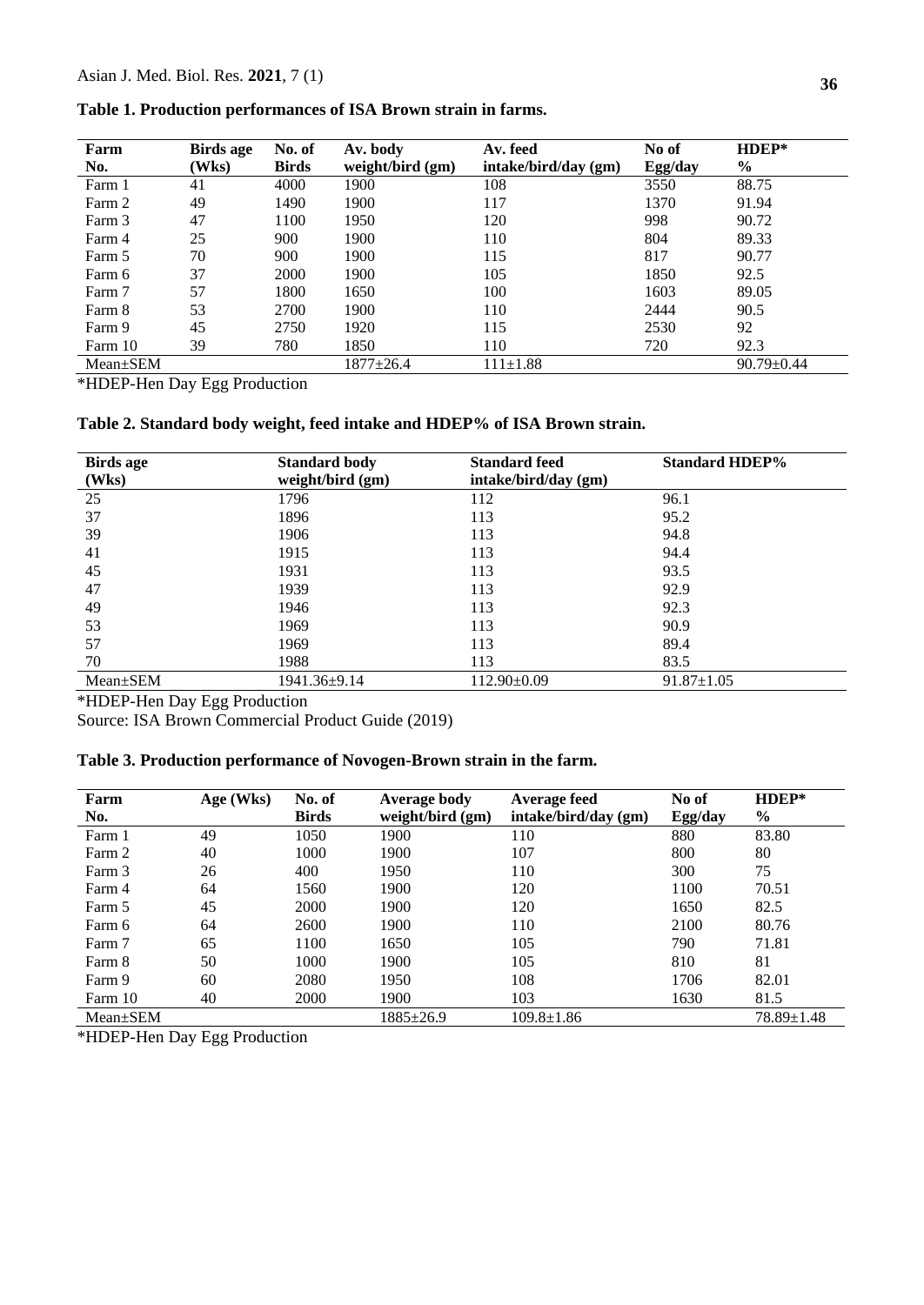| Age (Wks) | <b>Standard body</b> | <b>Standard feed</b> | <b>Standard HDEP*</b> |
|-----------|----------------------|----------------------|-----------------------|
|           | weight/bird (gm)     | intake/bird/day (gm) | $\frac{0}{0}$         |
| 26        | 1790                 | 115                  | 94                    |
| 40        | 1840                 | 115                  | 94                    |
| 45        | 1850                 | 115                  | 93                    |
| 49        | 1860                 | 115                  | 91                    |
| 50        | 1860                 | 115                  | 91                    |
| 60        | 1880                 | 115                  | 86                    |
| 64        | 1890                 | 115                  | 83                    |
| 64        | 1890                 | 115                  | 83                    |
| 65        | 1890                 | 115                  | 83                    |
| Mean±SEM  | 1861.11±10.94        | 115                  | $88.66 \pm 1.56$      |

#### **Table 4. Standard body weight, feed intake and HDEP% of Novogen-Brown strain.**

\*HDEP-Hen Day Egg Production

Source: Commercial Layers Management Guide – Novogen-Brown (2018)

# **Table 5. Production performance of Shaver-579 Brown strain in farms.**

| Farm           | Age   | No. of       | <b>Average body</b> | Average feed         | No of   | HDEP*            |
|----------------|-------|--------------|---------------------|----------------------|---------|------------------|
| No.            | (Wks) | <b>Birds</b> | weight/bird $(gm)$  | intake/bird/day (gm) | Egg/day | $\%$             |
| Farm 1         | 63    | 2000         | 1950                | 110                  | 1650    | 82.5             |
| Farm 2         | 40    | 1850         | 1800                | 110                  | 1550    | 83.78            |
| Farm 3         | 37    | 5000         | 1825                | 116                  | 4100    | 82               |
| Farm 4         | 62    | 6000         | 1950                | 120                  | 4560    | 76               |
| Farm 5         | 22    | 1000         | 1650                | 105                  | 750     | 75               |
| Farm 6         | 67    | 3000         | 1980                | 115                  | 2100    | 70               |
| Farm 7         | 25    | 2500         | 1600                | 114                  | 2100    | 84               |
| Farm 8         | 28    | 1050         | 1750                | 110                  | 845     | 80.47            |
| Farm 9         | 65    | 3000         | 1950                | 115                  | 2340    | 78               |
| Farm 10        | 25    | <b>2000</b>  | 1700                | 110                  | 1590    | 79.5             |
| $Mean \pm SEM$ |       |              | $1815.5 \pm 43.9$   | $112.5 \pm 1.35$     |         | $79.13 \pm 1.41$ |

\*HDEP- Hen Day Egg Production

# **Table 6. Standard body weight, feed intake and HDEP% of Shaver-579 Brown strain.**

| Age (Wks)      | <b>Standard body</b><br>weight/bird as per strain<br>(gm) | <b>Standard feed</b><br>intake/bird/day as per<br>strain $(gm)$ | Standard HDEP% as per<br><b>Strain</b> |
|----------------|-----------------------------------------------------------|-----------------------------------------------------------------|----------------------------------------|
| 22             | 1700                                                      | 111                                                             | 81.3                                   |
| 25             | 1748                                                      | 111                                                             | 95.5                                   |
| 28             | 1748                                                      | 112                                                             | 96.5                                   |
| 37             | 1850                                                      | 112                                                             | 94.3                                   |
| 40             | 1864                                                      | 112                                                             | 93.8                                   |
| 62             | 1929                                                      | 112                                                             | 86.4                                   |
| 63             | 1930                                                      | 112                                                             | 86                                     |
| 67             | 1935                                                      | 112                                                             | 84.1                                   |
| $Mean \pm SEM$ | 1838±33.43                                                | 111.75±0.16                                                     | $89.61 \pm 2.09$                       |

\*HDEP- Hen Day Egg Production

Source: Shaver-579 Brown product guide cage production system (2019)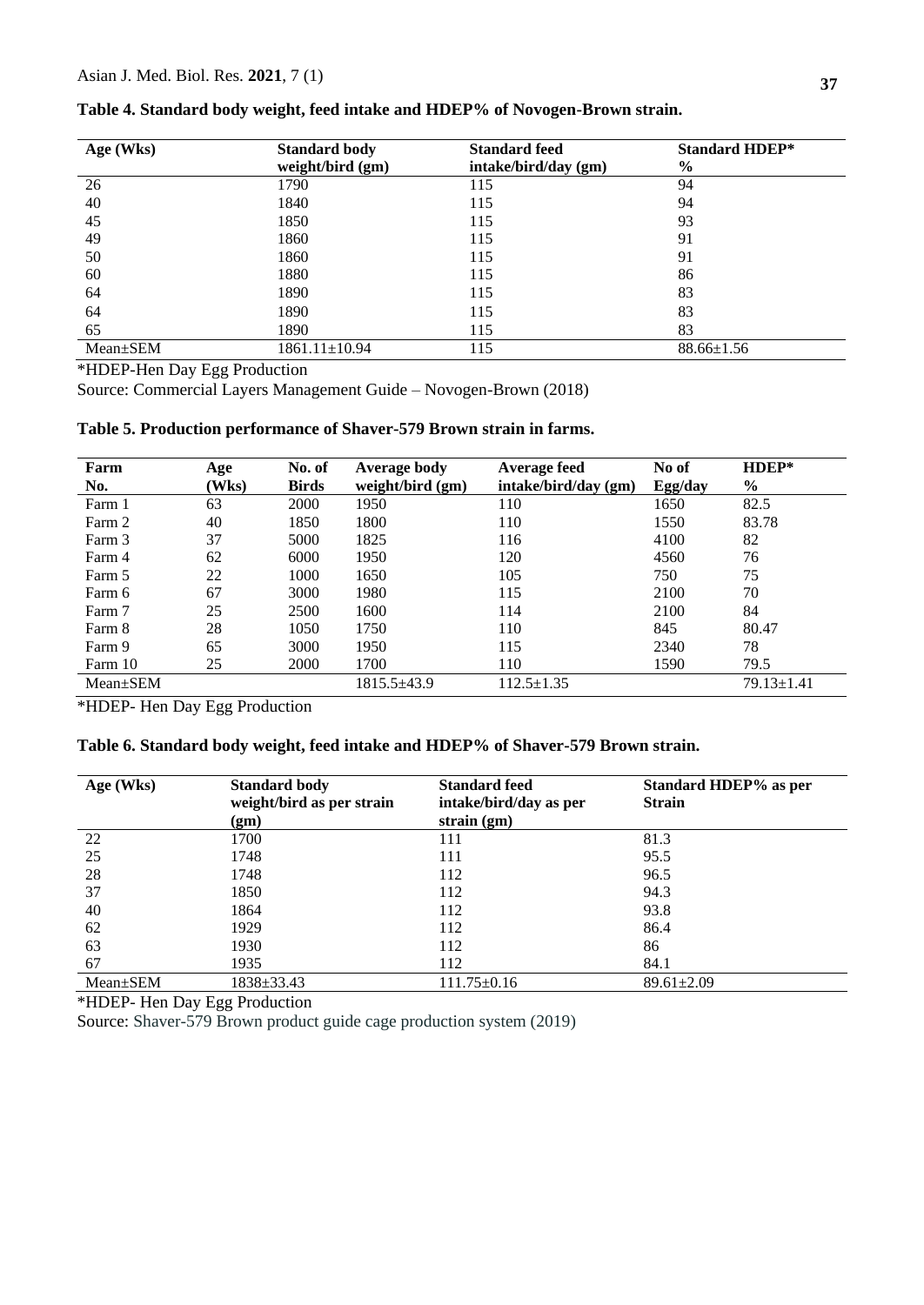**Table 7. Hen day egg production (HDEP%), average body weight and average feed intake per day of different strains.** 

| Parameters (%/gm)                | <b>ISA Brown</b>              | Novogen-Brown      | <b>Shaver-579 Brown</b> |
|----------------------------------|-------------------------------|--------------------|-------------------------|
| HDEP%                            | $90.79 \pm 0.44$ <sup>a</sup> | $78.89 \pm 1.48^b$ | $79.13 \pm 1.41^b$      |
| Average body weight (gm)         | 1877+26.4                     | 1885+26.9          | $1815.5 + 43.9$         |
| Average feed intake per day (gm) | $11\pm1.88$                   | $109.8 \pm 1.86$   | 112.5±1.35              |
| __ _ _ _ _                       | $\sim$                        | $\sim$ $\sim$      | - - - - - -             |

Numbers with a different superscript differ between strains for specific parameter  $p\leq 0.05$ , results are shown as means  $\pm$  SEM

#### **4. Conclusions**

In this study, we found higher HDEP% in ISA Brown than the Novogen-Brown and Shaver-579 Brown. Finally, from the collected data (by farm visit via a well-structured questionnaire) we can say that the ISA Brown layer strain is more adaptable and profitable in Bangladesh than that of other available strains. Further scientific study is needed to see the production performance of different commercial layer strains in farm trail with same environmental condition.

#### **Acknowledgements**

The authors wish to express their sincere and deepest sense of gratitude, heartiest appreciation and profound regards to all commercial layer farmers in the study area for providing permission and other necessary facilities to implement the research work.

#### **Conflict of interest**

None to declare.

#### **References**

- Anderson KE, GS Davis, PK Jenkins and AS Carroll, 2004. Effects of bird age, density, and molt on behavioral profiles of two commercial layer strains in cages. Poult. Sci., 83: 15-23.
- Bennewitz J, O Morgades, R Preisinger, G Thaller and E Kalm, 2007. Variance component and breeding value estimation for reproductive traits in laying hens using a Bayesian threshold model. Poult. Sci., 86: 823-828.
- Cornwall–Thomas A, 2019. The impact of THI on egg production of a layer strain and the implications for climate change. Conference paper.
- Directorate of Livestock Services (DLS), 2018. Annual report on livestock, Division of Livestock Statistics, Ministry of Fisheries And Livestock, Farmgate, Dhaka, Bangladesh.
- Hamid MA, MA Rahman, S Ahmed and KM Hossain, 2017. Status of poultry industry in Bangladesh and the role of private sector for its development. Asian J. Poult. Sci., 11: 1-3.
- Harms RH, GB Russell and DR Sloan, 2000. Performance of four strains of commercial layers with major changes in dietary energy. J. Appl. Poult. Res., 9: 535-541.
- ISA Brown Commercial Product Guide, 2019.
- Islam S, MS Bari, SP Moni, MZ Siddiqe, MH Uddin and OF Miazi, 2015. Phenotypic Characteristics of Commercial Layer Strains, ISA Brown and Hisex Brown. Int. J. Nat. Sci., 5: 41-45.
- Kabir F and T Haque, 2010. Study on production performance of ISA brown strain at Krishibid Firm ltd. Trishal, Mymensingh. *Bd*. Res. Pub. J., 3: 1039-1044.
- Moreng R and JS Avens, 1985. Classification, nomenclature, and showing of poultry. Poultry Science and Production. Reston Publishing Co., Inc. Prentice-Hall Company. Reston, Virginia, 22090, pp.16-45.
- Okedere DA, PQ Ademola and PM Asiwaju, 2020. Performance and cost-benefit analysis of ISA Brown layers on different management systems. Bull. Natl. Res. Cent. , 44: 1-7.
- Oluyemi JA and FA Roberts, 1979. Poultry production in warm wet climates. Macmillan Press Ltd..
- Rahman M, 2003. Growth of poultry industry in Bangladesh poverty alleviation and employment opportunity. In Proceedings of 3rd International Poultry Show and Seminar, Organized by World's Poultry Science Association-Bangladesh Branch, pp. 1-7.
- Rahman S, IA Begum IA and MJ Alam, 2014. Livestock in Bangladesh: distribution, growth, performance and potential. LRRD, 26: 233-238.
- Renema RA, FE Robinson, JJ Feddes, GM Fasenko and MJ Zuidhoft, 2001. Effects of light intensity from photostimulation in four strains of commercial egg layers: 2. Egg production parameters. Poult. Sci., 80: 1121-1131.